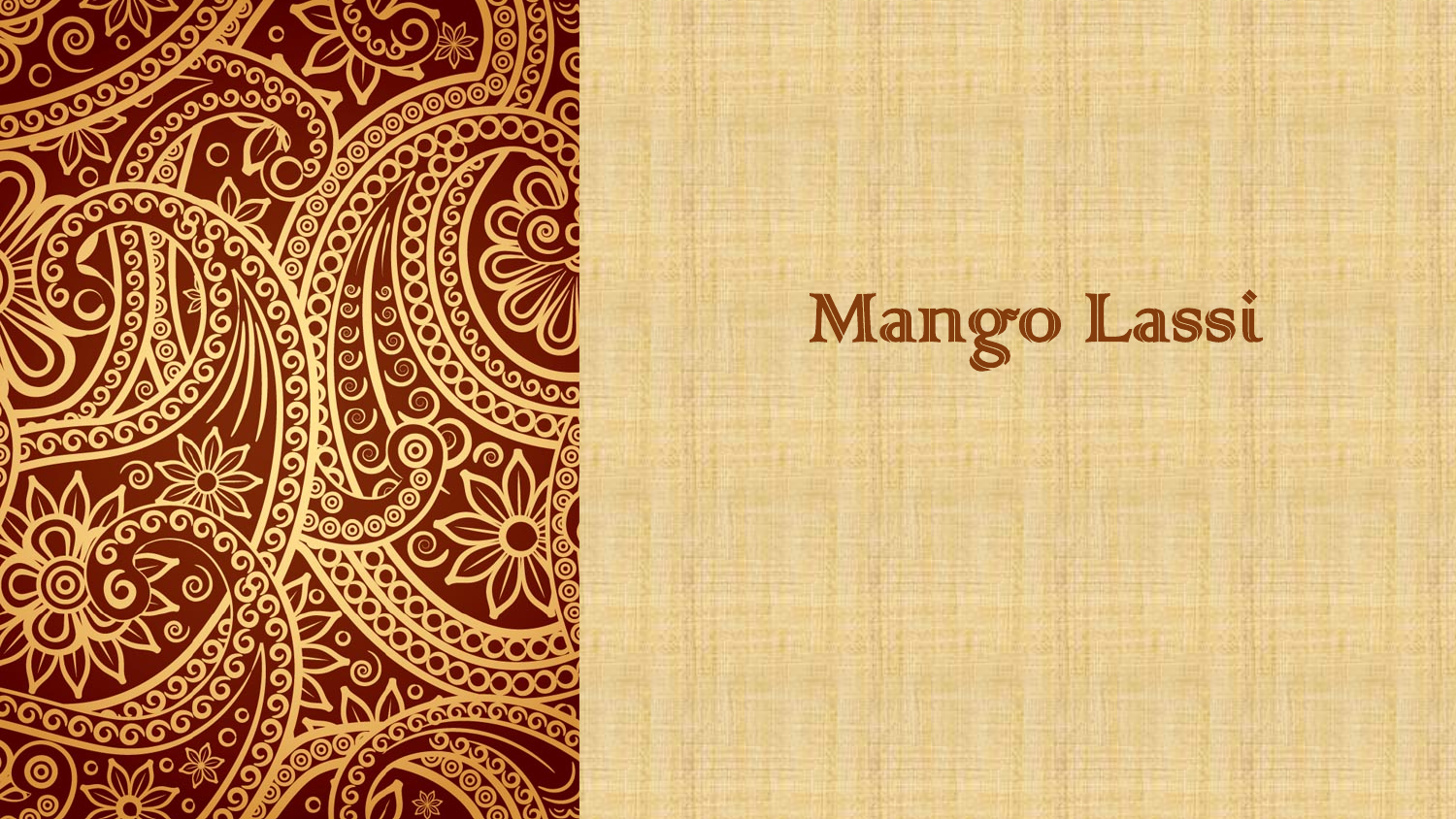## Mango Lassi

• Mango Lassi is a traditional South Asian beverage. In fact it is one of the most popular beverages in Northern India. The mango lassi drink is a cross between a smoothie and a milk shake and is smooth, creamy.

• Mangoes are used in many ways across cultures. For example, in tropical countries, sour, unripe mangoes are used in sauces, or may be eaten raw with salt, chili or pumpkin seeds. In • India, ripe mangoes are also used to make curries or lentil dishes. The pulp from ripe mangoes

is also used to make jam, juices or ice cream. Mangoes can be dried or cooked with rice for an

• Mango has vitamin A which means it's good for your eyes!

• The mango is native to South Asia, from where it has been distributed worldwide to become one of the most cultivated fruits in the tropics.

• Mango is the mational fruit of both India and the Philippines.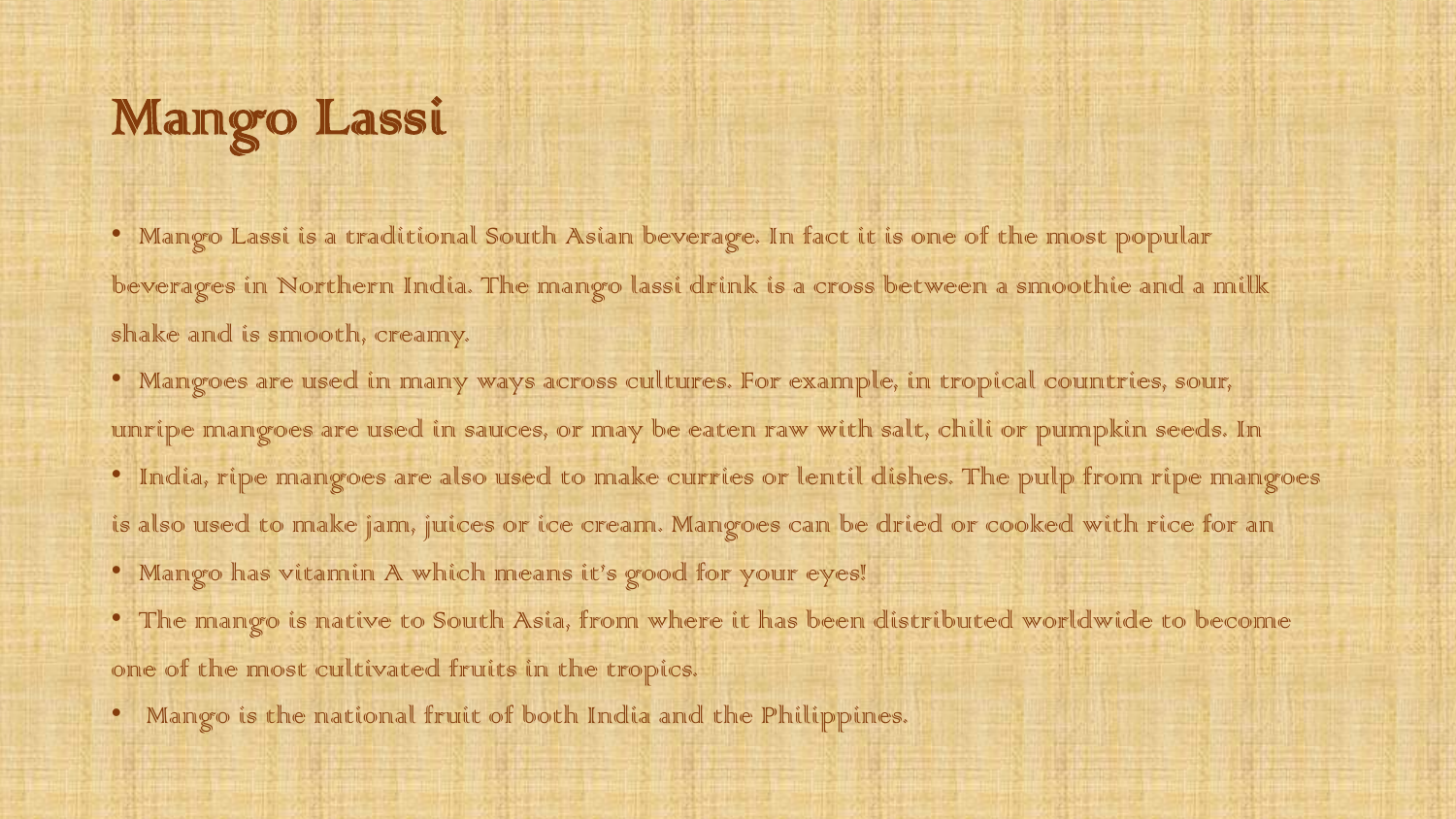## Recipe for Mango Lassi

Ingredients

- 2 cups yogurt Greek or plain
- 1 cup milk or coconut milk
- 2 cups mango chunks fresh or frozen
- $1/4$  curp honey
- $1/4$  teaspoon cardamom ground
- 1 handful ice if using fresh mango